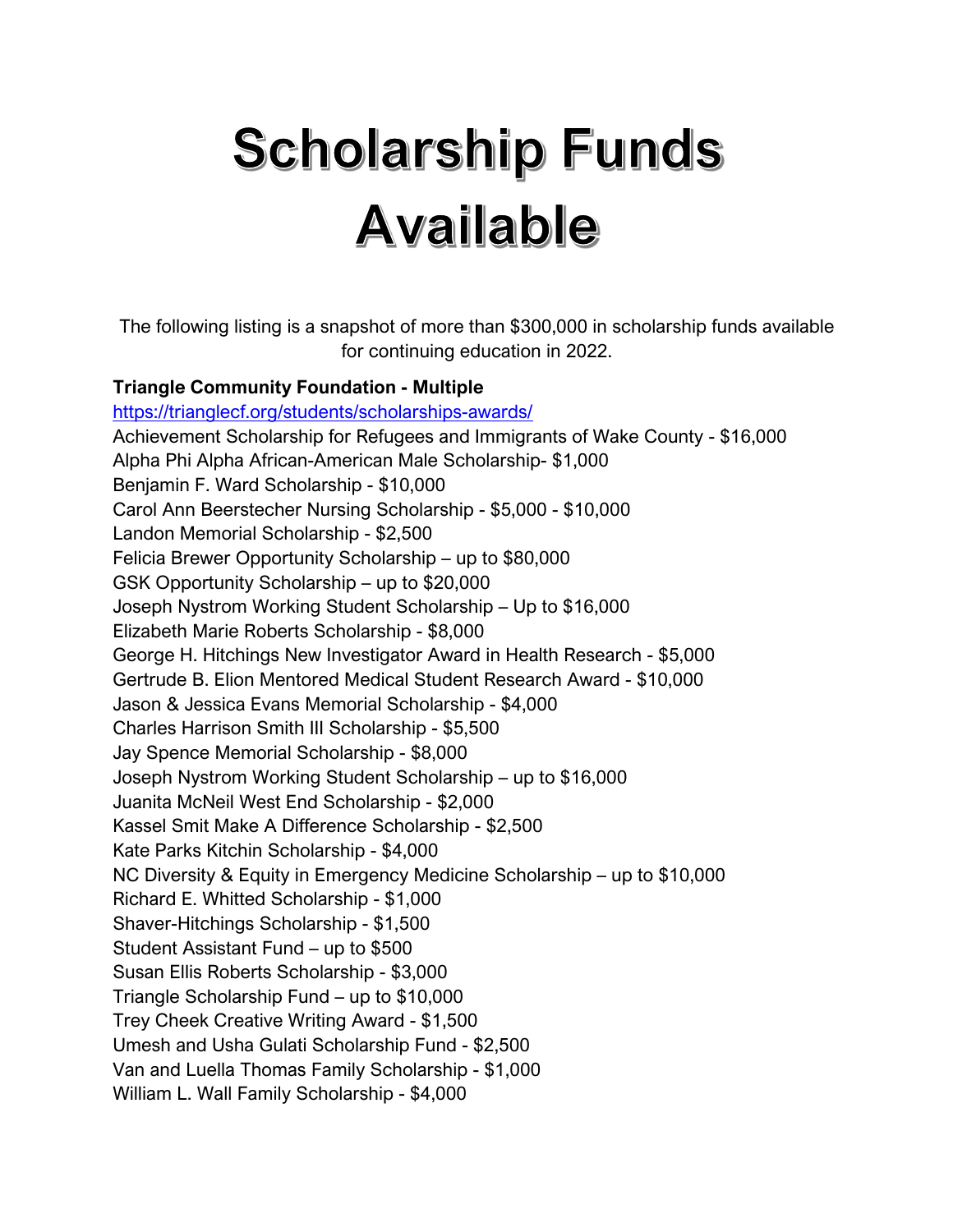#### **Bold.org – Multiple**

#### Bold.org

Charles Cheeseman's Student Debt Reduction Scholarship - \$10,000 Carey Jackson Future Leaders Scholarship - \$6,000 Black Students in STEM Scholarship - \$5,000 Stephan L. Daniels Lift As We Climb Scholarship - \$5,000 Straive "Remembering Marva Collins" Scholarship - \$4,842 Endeavor Scholarship - \$3,075 Haiti Rising Christlike Scholarship - \$2,500 Giving Back to the Future Scholarship - \$1,845 Across Cultures No-Essay Scholarship - \$1,350 Tanya C. Harper Memorial SAR Scholarship - \$1,000 First Generation POH Scholarship Fund - \$1,568 Renee Scholarship - \$1,050 Derrick Richardson Law Student Scholarship - \$1,050 Cyrilla Olapeju Sanni Scholarship - \$1,000 HSINTELLIGENCE Minority / Indigenous Nurse Leader Scholarship - \$1,000 Melaninwhitecoats Podcast Annual Scholarship - \$1,425

## **NABA Scholarship Program - \$1,000 - \$5,000**

**https://www.nabainc.org/scholarship**

## **Regions Riding Forward® Scholarship Contest - \$3,000/\$5,000**

https://www.regions.com/about-regions/diversity-and-inclusion/supporting-ourcommunities/black-history-month/essay-contest-scholarship

## **The Gallery Collection – Greeting Card Scholarship - \$11,000**

https://www.gallerycollection.com/greeting-cards-scholarship.htm

**The Debt.com - \$500** https://www.debt.com/our-story/scholarships/

**Toby Merrill Scholarship - \$38,000** https://www.tobymerrillscholarship.org/about-the-scholarship

**The Sara Scholarship -\$2,000** http://www.sarascholarship.org/